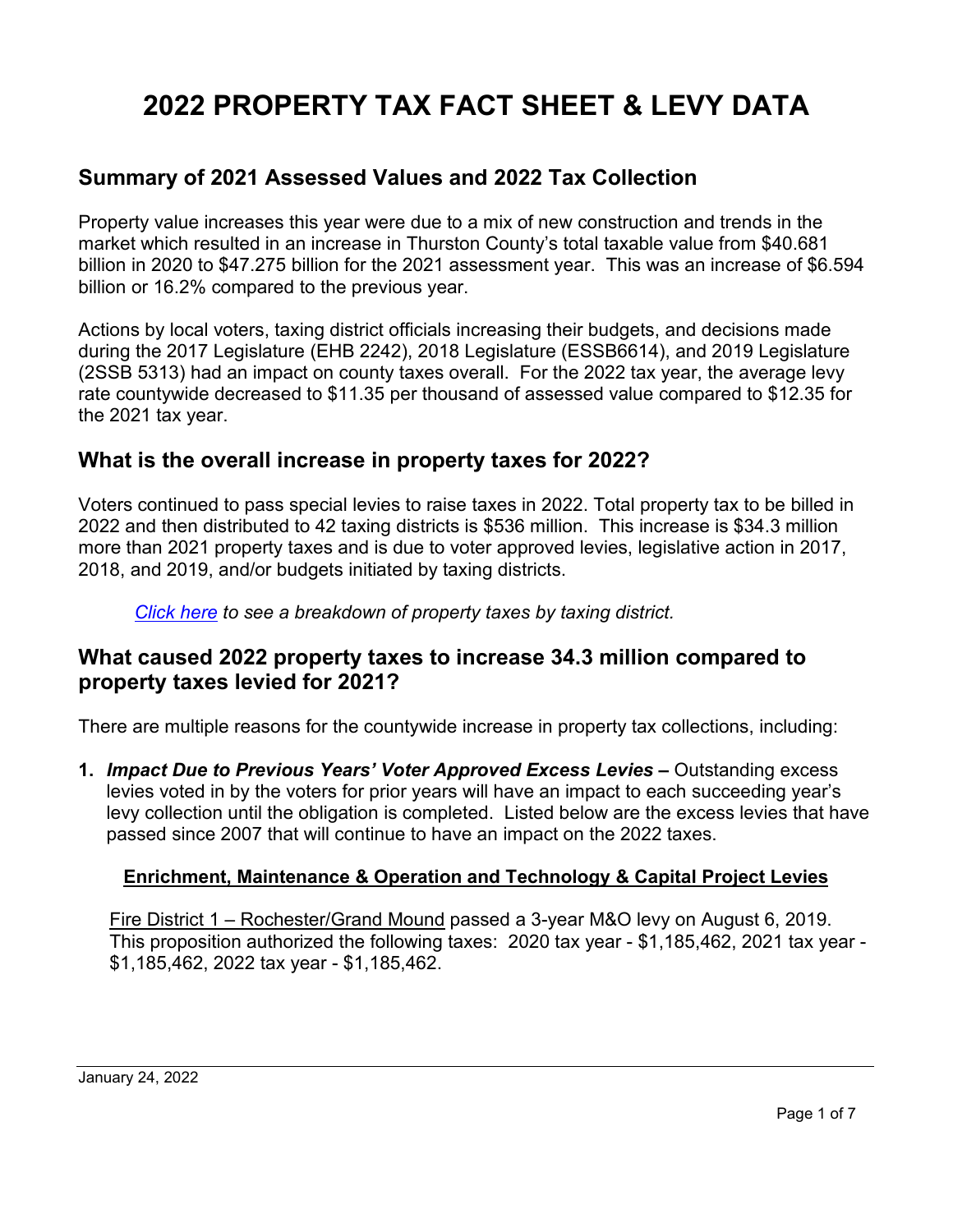Fire District 9 – McLane/Black Lake passed a 4-year M&O levy on August 6, 2019. This proposition authorized the following taxes: 2020 tax year - \$2,195,545, 2021 tax year - \$2,383,615, 2022 tax year - \$2,562,393 and 2023 tax year -\$2,749,657.

Fire District 11 – Littlerock passed a 3-year M&O levy on August 6, 2019. This proposition authorized the following taxes: 2020 tax year - \$1,235,777, 2021 tax year \$1,235,777, 2022 tax year - \$1,235,777.

Centralia School District 401L passed a 2-year enrichment levy on April 27, 2021. This proposition authorized the following taxes: 2022 tax year - \$4,500,000 and 2023 tax year - \$4,600,000.

Griffin School District 324 passed a 2-year Capital Projects Levy on February 11, 2020. This proposition authorized the following taxes: \$755,000 for 2021 & 2022 collection.

They also passed a 4-year Enrichment Levy on February 11, 2020. This proposition authorized the following taxes: 2021 tax year - \$2,500,000, 2022 tax year -\$2,750,000, 2023 tax year - \$3,000,000 and 2024 tax year -\$3,250,000.

North Thurston School District 3 passed a 4-year Enrichment Levy on February 11, 2020. This proposition authorized the following taxes: 2021 tax year - \$43,125,000, 2022 tax year - \$45,700,000, 2023 tax year - \$48,250,000 and 2024 tax year -\$50,875,000.

Olympia School District 111 passed a 4-year Enrichment Levy on February 11, 2020. This proposition authorized the following taxes: 2021 tax year - \$30,900,000, 2022 tax year - \$31,970,000, 2023 tax year - \$34,200,000, and 2024 tax year - \$36,500,000.

They also passed a 4-year Technology & Capital Projects levy on February 13, 2018. This proposition authorized the following taxes: 2019 tax year - \$8,178,296, 2020 tax year - \$8,575,771, 2021 tax year - \$8,895,271, and 2022 tax year - \$9,776,618.

Rainier School District 307 passed a 4-year Enrichment Levy on February 11, 2020. This proposition authorized the following taxes: 2021 tax year - \$1,678,103, 2022 tax year - \$1,879,475, 2023 tax year - \$2,105,012, and 2024 tax year - \$2,357,614.

Rochester School District 401T passed a 4-year Enrichment Levy on February 11, 2020. This proposition authorized the following taxes: 2021 tax year - \$3,732,229, 2022 tax year - \$4,105,452, 2023 tax year - \$4,515,997, and 2024 tax year - \$4,967,597.

Tenino School District 402 passed a 4-year Enrichment Levy on February 11, 2020. This proposition authorized the following taxes: 2021 tax year - \$3,213,815, 2022 tax year - \$3,535,196, 2023 tax year - \$3,888,716, and 2024 tax year - \$4,277,587.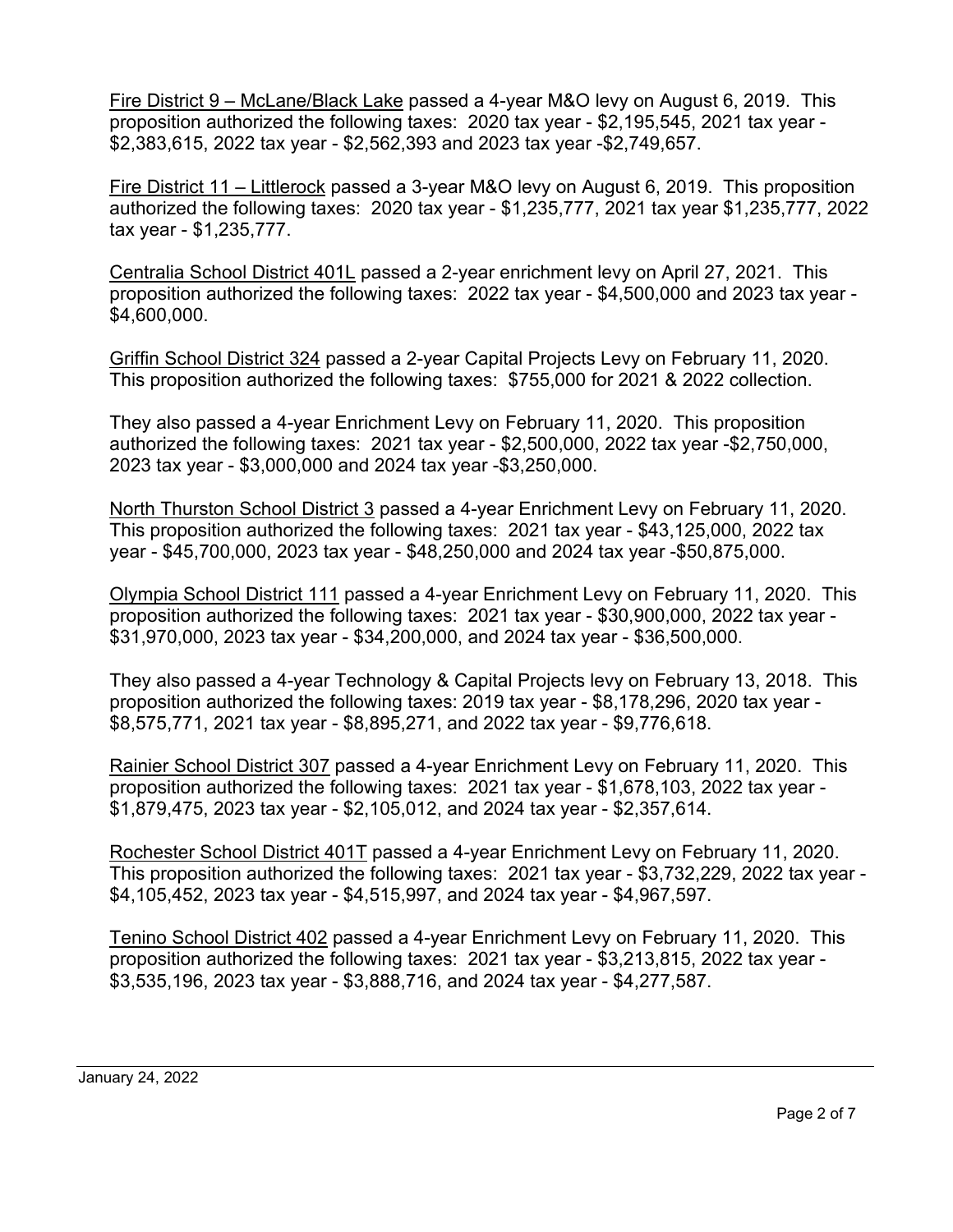They also passed a 6-year Capital Projects Levy on February 10, 2015. This proposition authorized the following taxes: 2016 tax year - \$1,260,756, 2017 tax year -\$1,285,971, 2018 tax year - \$1,311,691, 2019 tax year -\$1,337,924, 2020 tax year - \$1,364,683, and 2021 tax year -\$1,391,975.

Tumwater School District 33 passed a 4-year Enrichment Levy on February 11, 2020. This proposition authorized the following taxes: 2021 tax year - \$16,750,000, 2022 tax year - \$18,100,000, 2023 tax year - \$19,350,000 and 2024 tax year - \$20,500,000.

They also passed a 2-year Capital Projects Levy on February 11, 2020. This proposition authorized the following taxes: \$5,000,000 for 2021 & 2022 collection.

Yelm School District 2 passed a 4-year Enrichment Levy on February 11, 2020. This proposition authorized the following taxes: 2021 tax year - \$10,100,000, 2022 tax year - \$10,925,000, 2023 tax year - \$11,800,000, and 2024 tax year - \$12,750,000.

### **Bond Levies**

Fire District 12 – South Thurston passed a 20-year bond in the amount of \$5,775,000 on November 2, 2021.

Yelm School District #2 passed a 21-year bond in the amount of \$98,985,000 on February 12, 2019.

Fire District 3 – Lacey passed a 20-year bond in the amount of \$19,975,147 on November 7, 2017.

Fire District 6 – East Olympia passed a 6-year bond in the amount of \$2,000,000 on August 8, 2016.

Centralia School District 401L passed a 25-year bond for \$74,000,000 on February 14, 2017.

North Thurston School District 3 passed a 21-year bond for \$275,200,000 on February 11, 2020.

Previously they passed a 20-year bond for \$175,000,000 on February 11, 2014.

Olympia School District 111 passed a 20-year bond for \$160,700,000 on February 9, 2016.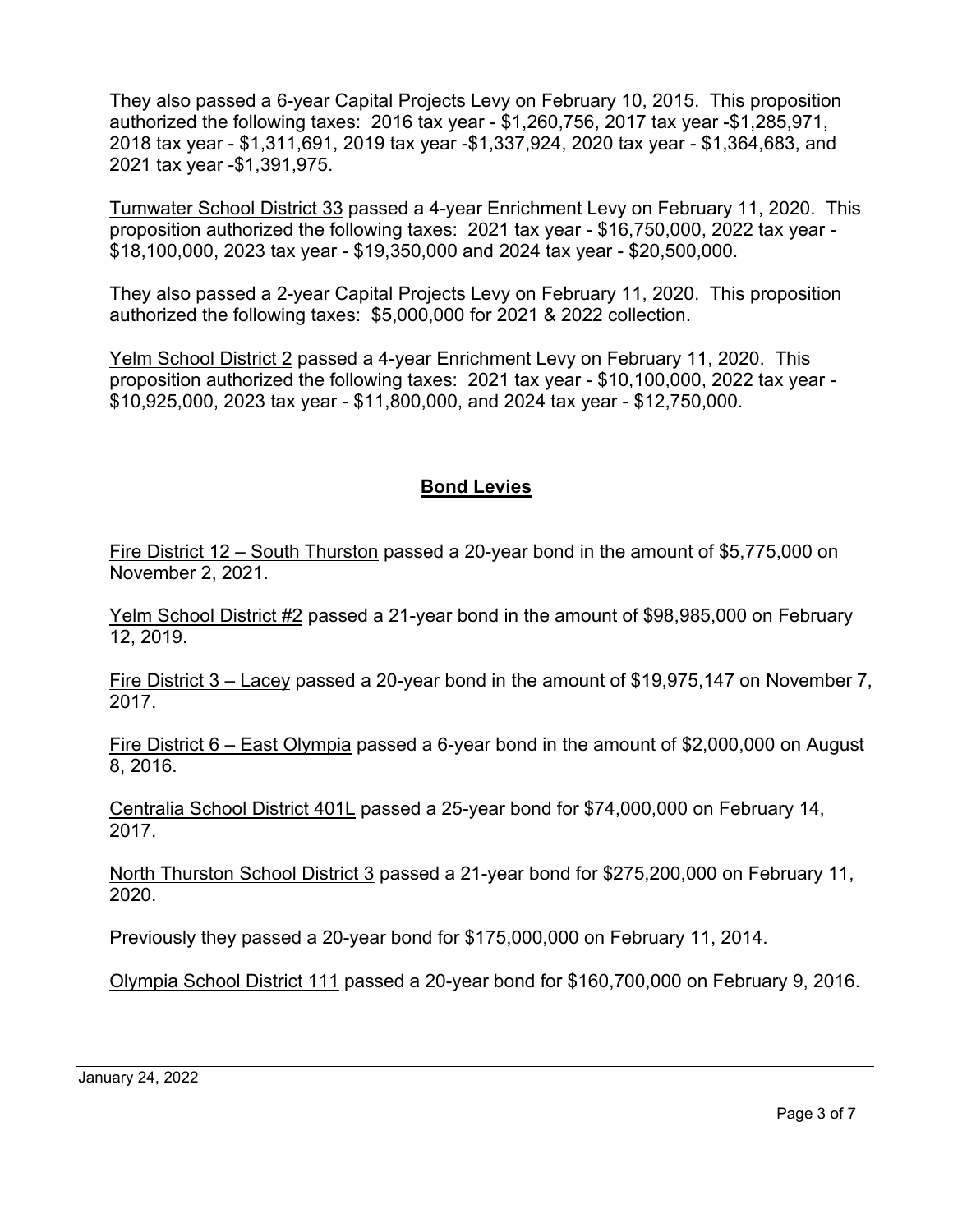Tumwater School District 33 passed a 20-year bond for \$136,000,000 on February 11, 2014. This was not levied for in the 2015 tax year and only the interest amount was levied for in 2016.

City of Olympia passed a 20-year Fire Department acquisition and improvement bond on August 19, 2008. The first year of collection for this levy is 2010 tax year.

Rainier School District #307 passed a bond levy on May 15, 2007.

**2.** *Voter Approved Lid Lifts –* This occurs when voters of a taxing district vote to remove the levy limit on the regular levies by allowing an increase greater than 1%. Lid lifts may be either permanent or temporary and may be for just one year or span over six consecutive years. Listed below are the lid lifts that have passed since 2016 that have an impact on the 2022 taxes.

### **Lid Lifts**

Medic One had a 6-year permanent lid lift pass on August 3, 2021.

Southeast Thurston Fire Authority had a 6-year permanent lid lift pass on August 3, 2021.

Fire District 13 had a 6-year permanent lid lift pass on August 3, 2021.

Lacey Fire District 3 had a 6-year permanent lid lift pass on November 3, 2020.

Fire District 6 had a 6-year permanent lid lift pass on August 4, 2020.

Fire District 12 South Thurston had a 6-year permanent lid lift pass on November 5, 2019.

Fire District 17 had a 6-year permanent lid lift pass on November 5, 2019.

Fire District 8 had a 6-year permanent lid lift pass on November 6, 2018.

SE Thurston Fire Authority had a 6-year permanent lid lift pass on August 2, 2016.

# **Fire District Merge**

Fire District 5 merged into Fire District 9 – This merge was voted on August 7, 2018 and is effective for the 2020 tax year.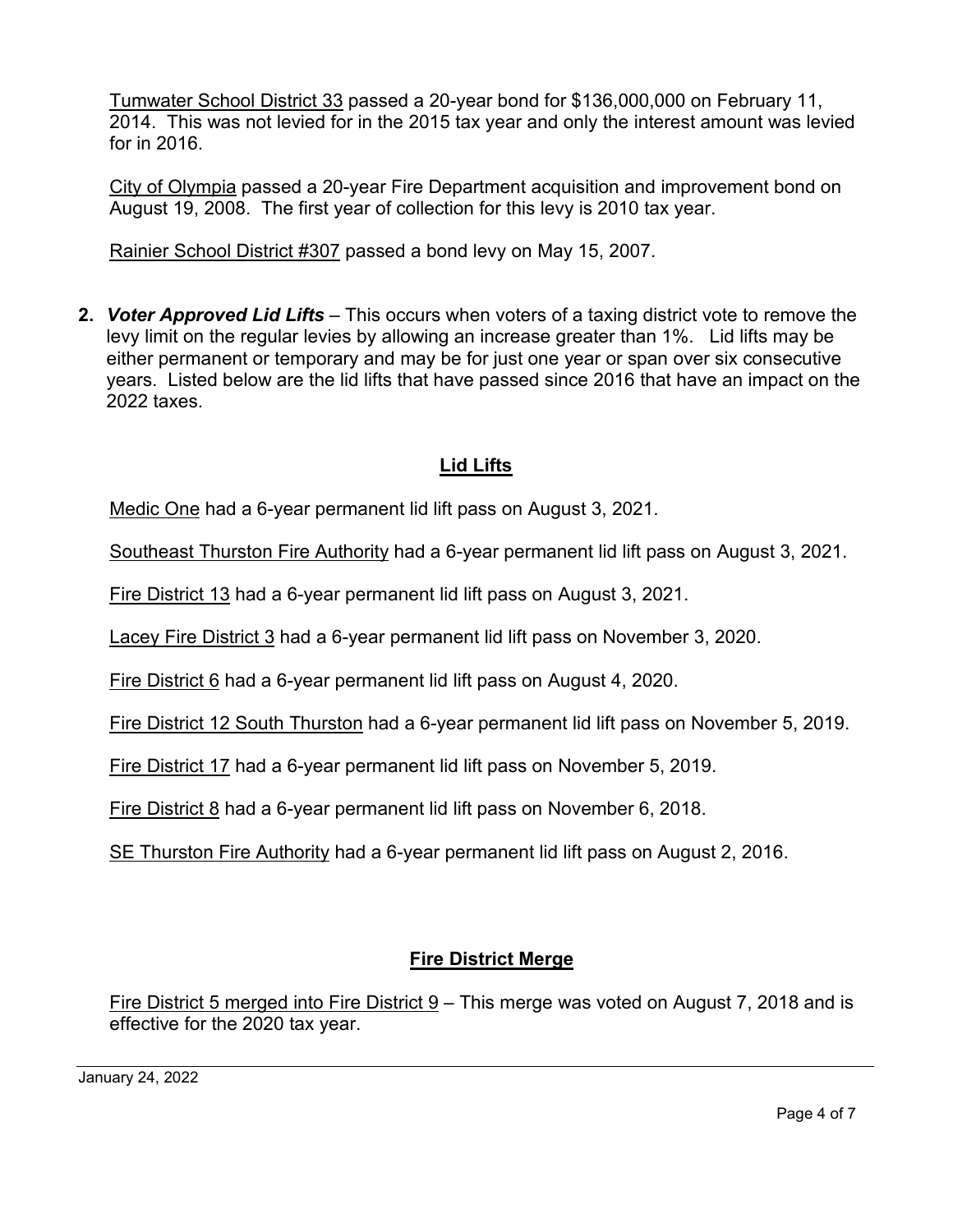Fire District 16 merged with Fire District 12 – This merge was by petition method and is effective for the 2018 tax year.

City of Tenino was annexed by Fire District 12 – This annexation was voted on November 7, 2017 and is effective for 2019 tax year.

Fire District 7 merged with Fire District  $8$  – This merge was voted on November 4, 2014 and is effective for the 2016 tax year.

- **3.** *Taxing Districts Increase Their Budgets as Permitted by Law Each year taxing districts* can legally increase their regular levy (budget from property taxes) by the lesser of 1% or inflation, plus an adjustment for new construction & state assessed utilities. For the 2022 tax year, several taxing districts increased their regular levy by 1% plus an adjustment for new construction & state assessed utility increase.
- **4.** *New Construction* There was a slight decrease to new construction for the 2021 assessment year, totaling \$729 million, down from \$733 million in 2020. New construction includes remodeling activity and new homes, subdivisions, & commercial buildings. Regular taxing districts are allowed an increase above the 1% limit by the assessed value of new construction and increase in state assessed utility value times the previous year's levy rate.
- **5.** *Taxing Districts Use Banked Capacity* Banked capacity is when taxing districts do not levy (or ask) for the full amount of tax allowed by law and may use it for a subsequent year. For 2022 property taxes, Olympia Metropolitan Park District and the City of Tenino used banked capacity to set their levy. This action allows districts to request additional funds in the current year and resulted in a tax increase for property tax collection in 2022.
- **6.** *Creation of Regional Fire Authorities* To create a regional authority for fire protection and emergency medical services funded by a regular property tax, not to exceed \$1.50 per thousand dollars of assessed value.

### **Regional Fire Protection Service Authorities**

Yelm Fire District 2, Fire District 4 (which includes the City of Rainier), & City of Yelm received approval from voters to combine the three districts into the S.E. Thurston Fire Protection Service Authority on February 9, 2010. This authority can levy up to \$1.50 per thousand starting for tax year 2011.

Fire District 1 & Fire District 11 received approval from voters to combine the two districts into the West Thurston Regional Fire Protection Service Authority on August 18, 2009. This authority can levy up to \$1.50 per thousand starting for tax year 2011.

### **7.** *Impact Due to Previous Years' Voter Approved Regular Levies*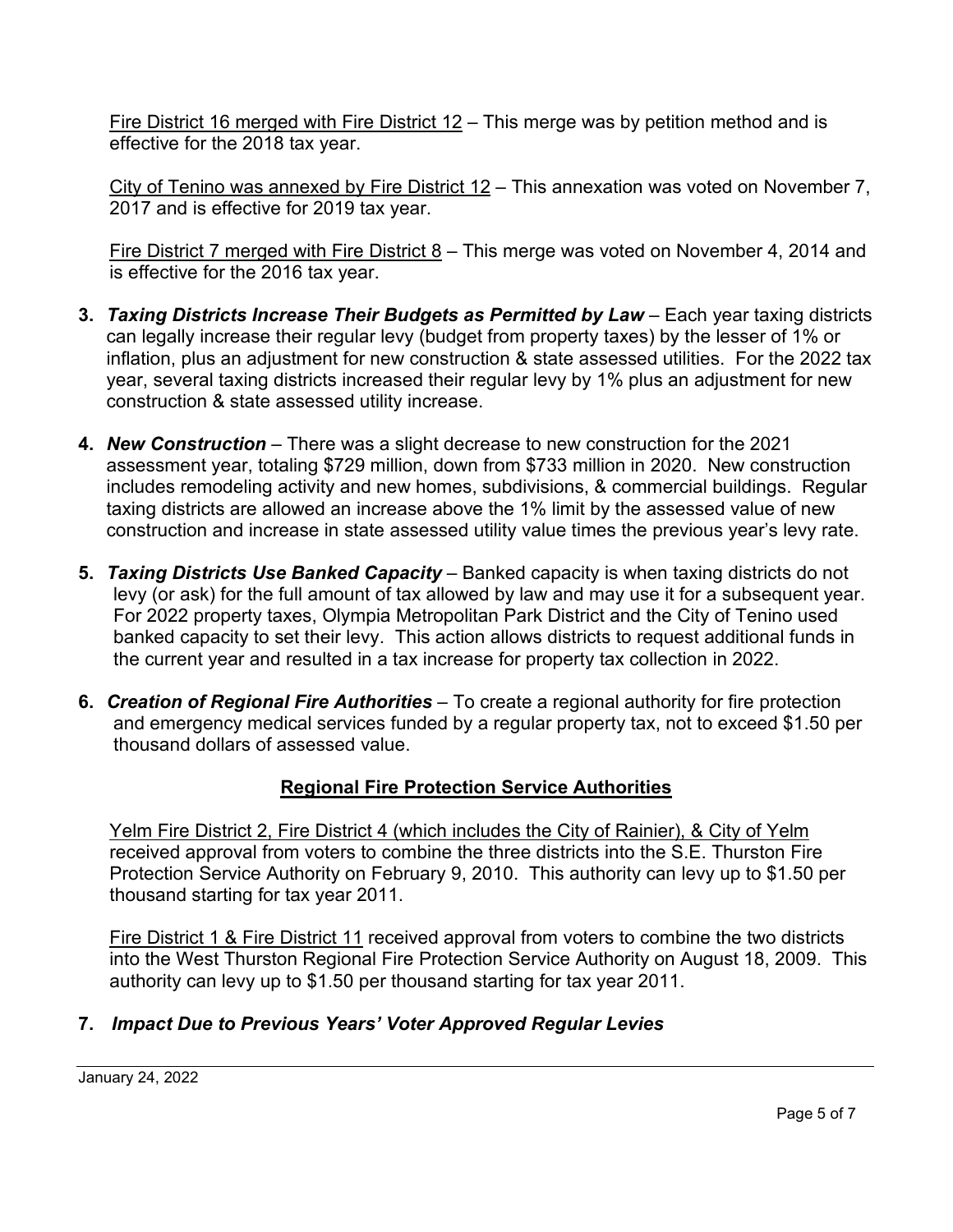Tumwater Metropolitan Park District was formed by election on November 6, 2018. The first tax year for this levy is 2020.

Tanglewilde Park and Recreation District had a 6-year voted regular levy pass on November 5, 2019. This levy spans collection years 2020 through 2025.

Olympia Metropolitan Park District was formed by election on November 3, 2015. The first tax year for this levy is 2017.

#### **8.** *Impact due to Legislative action in 2017, 2018, & 2019….*

**ESSB 5160** amends the requirements for eligibility for the property tax exemption and deferral program for senior citizens, individuals with disabilities, and veterans for the 2020 tax year.

2SSB 5313 increased the maximum enrichment levy amount that school districts can impose to lesser of the voter approved levy, the maximum per pupil rate, or \$2.50 per thousand of assessed value beginning with taxes levied for collection in 2020.

ESSB 6614 decreased the State School levy for the 2019 tax year only and reinstates it for the 2020 tax year.

EHB 2242 increased the State School levy starting for the 2018 tax year. Decreased the maximum enrichment levy (formerly M & O levy) amount that school districts can impose to lesser of the voter approved levy, the maximum per pupil rate, or \$1.50 per thousand of assessed value beginning with taxes levied for collection in 2019.

# **In general, what causes property taxes to go up or down?**

**Property tax increases** are generally caused by a combination of factors. For instance, when taxing districts ask for more money (that is, increase their budgets), property owners will pay more tax. Most districts set their budgets by a vote of their legislative body that may authorize increases up to their statutory or levy rate limits. This often results in increased taxes.

Taxes can also go up when voters approve excess levies for community services. Voters can approve a taxing district's request for excess levies for continuing operations or capital projects, such as school district enrichment levies, building bonds, bonds for school buses, or bonds for fire trucks.

Taxes for an individual property owner may go up when the value of the property rises at a faster rate or declines at a slower rate than other properties in that particular area of the county. Taxes may also increase for an individual property owner when a new house is constructed on a